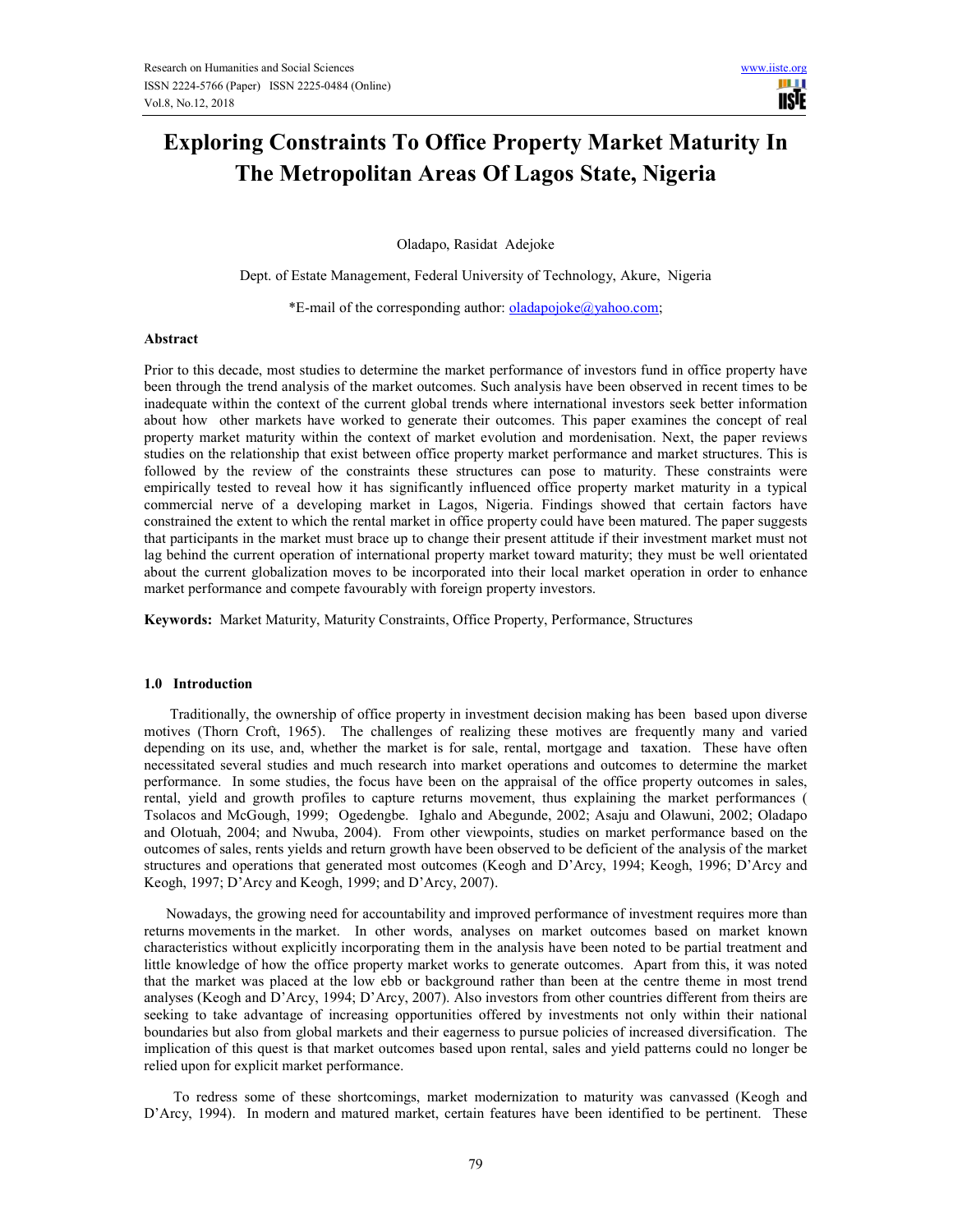features include real property with diversity of property products that are capable of meeting the diverse objectives of holding and using it; market flexibility and openness; developed professional systems, and improved research and information flow (Keogh and D'Arcy,1994; Keogh,1996). Those studies revealed that to detect an established and modern real property market required many forms of analysis on the present structures of the market in facilitating or constraining market participants' objectives.

 However some studies in Asian countries have established that certain factors constraint the extent of their office property market maturity (Seek, 1993 and Armitage, 1996). Since office property markets at different geographical and national boundaries may not have necessarily followed similar evolutionary path of development to maturity, the factors that could inhibit office property market maturity were explored within the metropolitan cities of Lagos State, Nigeria. Within the office property market in these areas the questions to be resolved includes; Is there any link between the market structures and market performance? What are the features of a matured market? What are the constraints militating against the market maturity indicators? These questions formed the basis of subsequent discussions in this paper. This was closely followed by empirical investigation into the constraints factors against office property rental market maturity in Lagos State, Nigeria.

## **2.0 Market Structures and Market Performance in Office Property Rental Market**

 In contrast to the market structures in most standard economics literature, property market structures in this paper are classified based on how the market works and based on the market operations that facilitate participants' objectives attainment. In Dunse and Jones (1997), Keogh (1996), Armitage, Keogh (1996), D'Arcy, Keogh (1999), and D'Arcy (2007), office property market structures were classified based on the investment objectives into rental, lease and institutional structures respectively. These form the basis of the review. The financial and legal structures are pertinent to property development and sales market, while the rental and lease structure are relevant to property rental market. The institutional structures are germane to both market situation.

The office property in rental market is traded in the letting market and their rental structure has been theoretically derived from the concept of rental movements and general land use patterns of urban areas. According to Fraser (1993), the concept of rental movement is based on surplus theory that rent is paid for the use of office spaces when the revenue earning potential of carrying on a business activity exceeds the factor costs that the occupiers must provide. Of course, this depends on its efficiency . These rental movements overtime, are based on the changes in the expected surplus of revenue over costs. However, price movement is theoretically explained by price mechanism and how instantaneously market adjustment takes place to produce equilibrating and efficient market (Aspromourgos, 1986). The whole process of market adjustment in office property market cannot be instantaneous due to the intrinsic physical and legal characteristics of office property. That is, the rental movement in office property for instance, may not be enough to sufficiently explain market performance.

 However, the early theories of urban structure gave insights to pattern of rental values on urban land. Rents explained in terms of differences in location with respect to a central market or place produce two different market entities (Alonso, 1964; Harris and Ullman 1945). Firstly, there is single market entity for the urban land uses (Von Thunnen, 1967; Pair and Reynolds, 2000) and secondly, rents could arise from multiple centres or series of segmented market entity for urban land uses (Schnare and Struyk, 1976; Ball and Kirwans, 1979; Maclennan, Munro and Wood, 1987, Watkins, 1988).

 The empirical investigations into these market entities in most urban areas found the second market entity to be more relevant in explaining the property rental structure . This suggests that there are possibility that attribute rents vary from one submarket to another submarket based on the characteristics of each property (Mills, 1992; Dunse and Jones, 1997). Therefore submarkets influence rental structure but market performance can still be impaired if all known characteristics of the property are not incorporated into the market analysis. An overview of the emerging pattern of values in both the users' and investors' markets can only provide a partial evidence of the state of the market.

 Another market structure is the lease structure, customarily described as encumbered tenant-operator ship or tenant-property owner relationship (Thorncroft, 1965). It was observed that the first contact of the professional property manager with the external world is in the management of the relationship between these parties in beneficial partnership. Partnership should involve specialization and division of responsibilities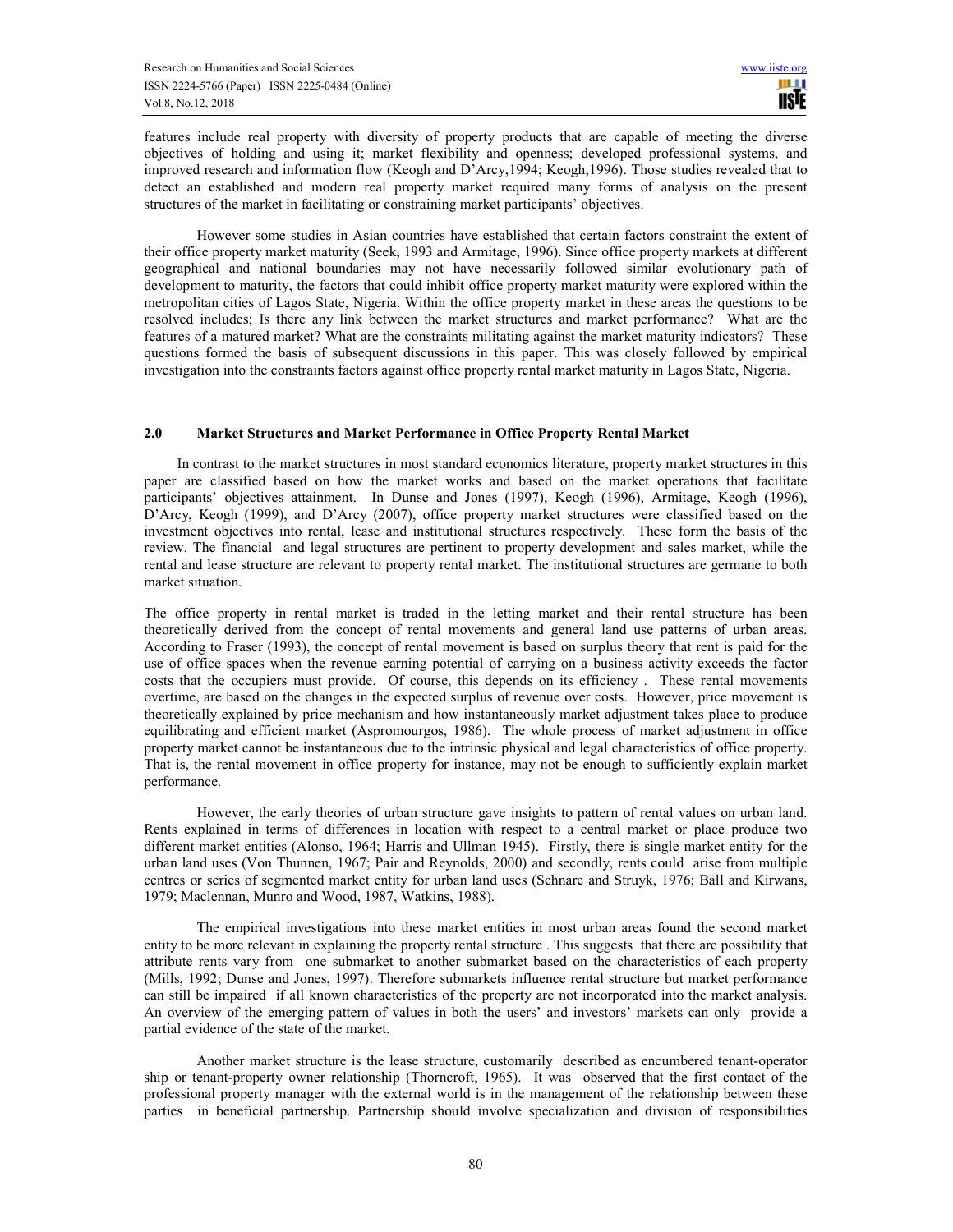between the two parties with the understanding that there shall be proportional sharing of the profits and losses between them (Black, 1951, Thorncroft 1965). How these conditions are met, therefore depend largely on the attitudes of the parties involved and the nature of assets.

 The nature of the asset too is defined in the lease document that creates the relationship, and the rights and obligations of the parties are governed by the type and terms of the lease (Thorncroft, 1965, Evans, 1974, Stapleton, 1982). In other words, the terms and types of any lease agreement are fundamental, as they constitute crucial instruments for lease management, control and performance in the market

 However, ownership rights upon which lease terms are drawn especially in office property are characterized with multiplicity of leases which are often governed by multiplicity of holders and investors (Evans, 1974). Single and multiple investors such as individual, families, corporate bodies, companies and institutional investors often hold each of these leases. To a very large extent, except there are proper co-ordination in the market, cases of polarized and interwoven lease patterns among the managed office properties are prevalent, thus affecting market performance.

 Several abuses and undesirable phenomenal often times creep into the market where there is no proper management of commercial leases among managed office properties. These include the possibility on the property owners side to dictate terms desired, on a take it or leave it basis and foist a one sided lease arrangement due to monopoly and bargaining strength often lead to disproportionate share of the economic returns; and / or the possibility on the tenants side to exploit the rented spaces thereby resulting into lower rental values that are not commensurate with expected income (Barlowe , 1978). Balance must be struck to ensure performance in this situation.

 Other structure is the institutional framework within the market. It represents the set of formal and informal rules and conventions governing the operation of the market as well as the behavior of the set of market participants discharging the rules (Barlowe, 1978; Eggertsson, 1990, Samuels, 1995). These rules often define the transaction environment and structure the transactions incentives for market participant's objectives. Coase (1984) and Hodgson (1994) both observed this structure to be central to all approaches in market analysis. In fact, it is upon this structure that both the rental and lease structures are based. Its role in the explanation of market outcomes makes institutional feature many and varied as discussed in institutional economics literature (Barlowe, 1978; Samuel, 1995; D'Arcy and Keogh, 1999).

 However, in practice, D'Arcy and Keogh (1999) noted that this structure is a reflection of the local market practices that ranges from the cultural factor such as the attitude of market participants, and an established written form with legislative force. To an extent, participants' roles have significant implications for the effective operation and performance in the market. Down (1993) reiterated that these traits can exert powerful influence on market performance. For instance in Keogh (1996) it was pointed out that the institutional structure within commercial property market in Spain were to promote the interest of office users thereby causing dissatisfaction and under development in the market for a long time; thereby affecting market performance.

 In addition to the investors' and users' cultural influences, the service providers or the professional context of the property transactions are equally crucial in discharging the rules that governs market operations. The professionals or market analysts provide the enabling transaction environment for trade to take place. In fact, the professional roles were enunciated to have significant implications for the characteristics, quality and comparability of the market information generated (Lee, 2000). If the professional system is not well coordinated, then the information base necessary for most decision making within the market may be absent or inadequate thereby affecting performance. Consequently, it was submitted by Keogh (1996) that the professional system that facilitates, interpret and analyze market situation is paramount in the institutional structure of office property market.

 Moreover, the physical environment of the property transactions is linked with the planning system upon which market operations are based. Planning do have direct link with the real property market generally. In most cases, planning laws may promote or inhibit market operations. For example, the restrictive and inappropriate planning controls in some property market often limit the ability to upgrade the core areas of the cities to provide modern property products that can facilitate participants' objectives actualization and enhance performance (Keogh 1996).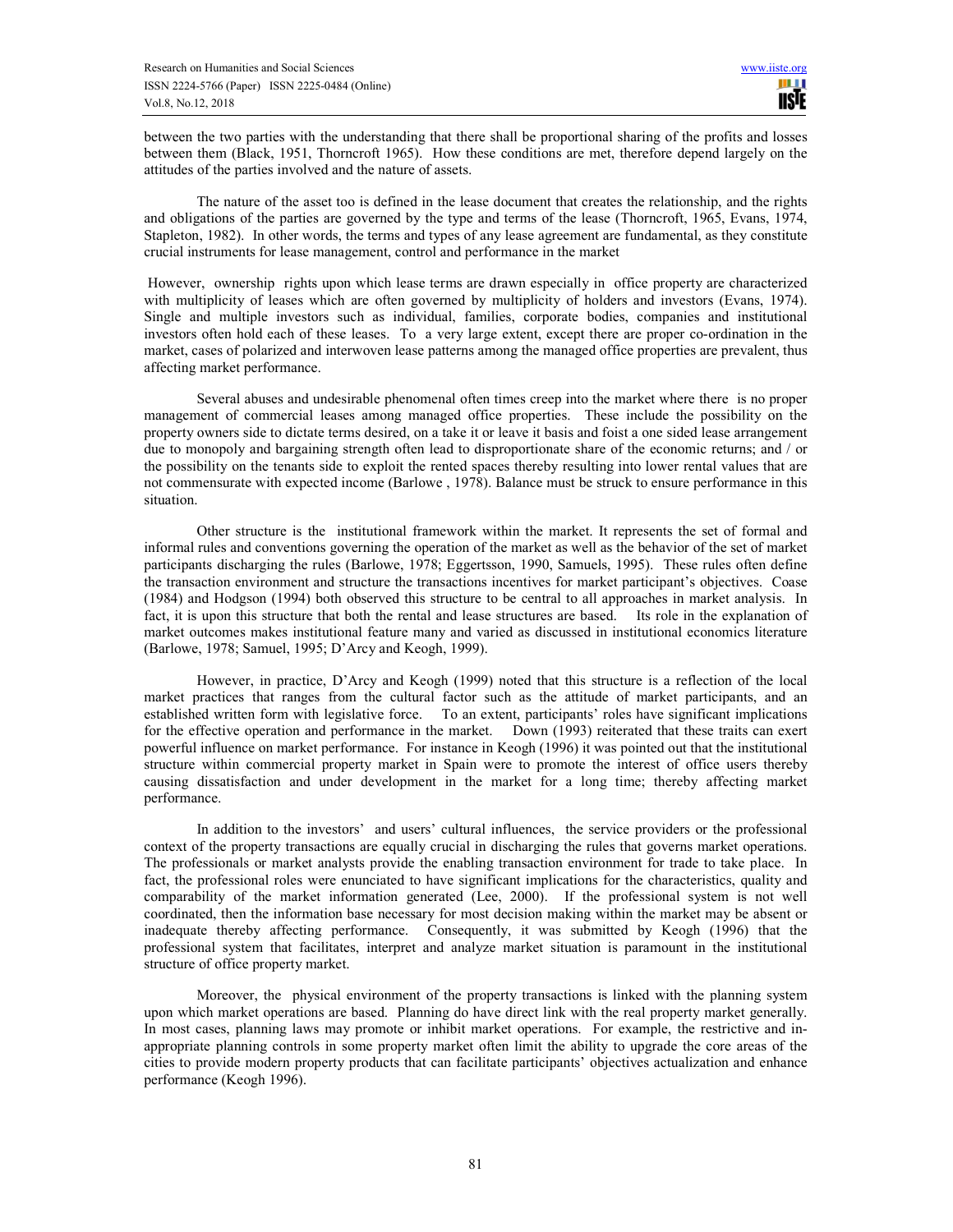Within the context of this study, it has been discussed that there is three-fold connection between rental, lease and institutional structures in office property rental market, and that these market structures have a direct relationship with the market performance.

## **3.0 The Concept of Real Property Market Maturity**

 The term "market maturity" according to Armitage (1996) is defined as a stage of development or evolution achieved by a market based on certain parameters. Market maturity as a concept, takes its root from the pressure for the modernization of the real property market in most countries of the world. Apart from being recent phenomenon, it had being a term used both frequently and loosely by participants in the property market to review market process, structures and change in order to further describe market performances. The origin of market maturity was traced to the precipitated economic pressures for changes in most property market process and structures induced by globalisation and increased portfolio diversification among property investors across the globe. . In Asian countries, the notion of property market evolution and maturity were explored through the existing academic materials and evidences of market activity to provide assessment of the developing institutional financial and legal structures of their property markets (Armitage,1996; Keogh, 1996; Chin et al, 2006).

 Earlier before this, in 1991, Walker and Flanagan identified a number of market characteristics considered as indicative of Hong Kong's increasing maturity. Jones Lang Wonton (1992) saw the process of market maturity as a useful aid in the understanding of how markets will emerge, mature and perform in the future. To this, the firm argued that issue of market maturity has important implications for the type of real property products that might be appropriately offered to the market city by city within any nation and across nation's in international property markets.

Seek (1995) observed that different markets within different nations will follow a common evolutionary process to maturity, albeit at different rates. This portends that market could have a pattern of development with rapid acceleration in the evolutionary process and then slowing down as maturity stage is approached. Maturity can then be defined in a relative term rather than being absolute since future evolution of market process may render obsolete the current perception of maturity.

 The discussion assumed different maturity parameters in Koh (1995) where the terms opportunity, risk and expected returns of property activity at varying level were compared as being mature, developing or emerging markets. These three parameters can be observed insufficient and partial treatment of how the market structures have generated its returns.

In Dickinson (1996) property market evolution and maturity incorporated city growth/urbanization, emergence of the investment market and shifts in principal areas of national economic activity as being forces driving the market evolutionary process in five regional markets within a time frame of 1977 to 1994. Dickinson found that those markets whose evolution is well advanced are volatile thereby suggesting volatility as a feature indicative of maturity.

 Market maturity was also explained in the context of market development phases as represented by the performance indicators of rental value fluctuations and long term rental and capital value growth. In other words, the rental value fluctuations and long-term rental growth could indicate property influx, over supply, maturing, mature and post mature phases in development market (Seek, 1995). Among all these earlier studies on market maturity, the parameters developed in Keogh and D'Arcy (1994) has been found to be more robust and detailed on how the market structures have worked to generate most outcomes.

From the foregoing, the paper observed that there are proliferations of maturity factors and the lists could be in exhaustive. Even though the initial work on market maturity foresee this indefinite list of factors, yet it cautioned and suggested that the factors need to be more concise and articulated in proper detail to avoid ambiguity (Keogh and D'Arcy, 1994). No doubt the concept of market maturity is too complex and that there is no single evolutionary path which will be followed by all property markets, yet essential details must not be jettisoned or avoided when drafting the parameters to be used in assessing the market.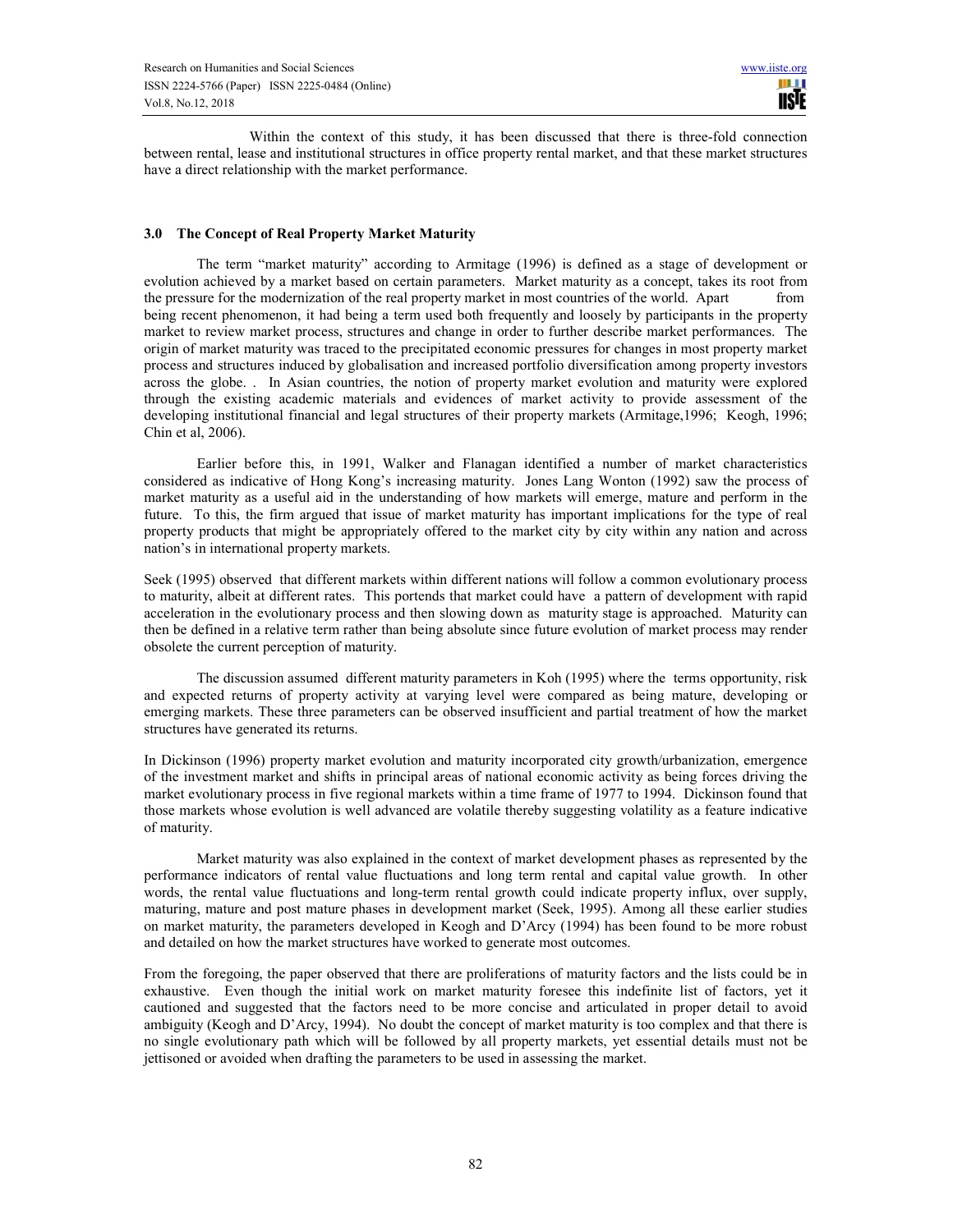## **4.0 The Constraints on Office Property Market Maturity**

 Certain factors have been adduced as constraints that can militate against office property market maturity. As pointed out by Keogh and D'Arcy (1994), office property market is a market in many structures. Each of these structures can act as barriers in the effective and efficient operation of the market . It is pertinent therefore; that all the market actors understand the constraints that can militate against their common goal so that personal sentiment and aggrandizement can be dropped to pave way for explicit and transparent actions that can improve the overall condition in the market. These constraints are reviewed within the rental, lease and institutional market structures respectively.

 Firstly, the rental structure feature of market maturity should revealed diversity of property products capable of meeting most of the market participants' objectives. However, lacks of both quantitative and qualitative data on property transactions have been commonly observed to hinder defensible analysis (Mason, 1985., Jones, 1995; Dunse et.al. 1997; Ajayi, 1997; Keogh, 1996; Lee, 2001). The provision of statistical data on rental values and returns have been noted to be weak, limited and shrouded with secrecy whereby misinforming the market become a common profit – generating technique (Hemuka,2000,Olaleye,2004, Oladapo,2004). Apart, the confidentiality clauses contained in many leases as a cover constitute added, reasons to the reluctances of private sector organizations to openly publish the information they collect. Equally, the complex nature of office property in terms of its fundamental attributes of fixity, heterogeneity and unique location make transactions to be informal, highly decentralized, disorganized and undefined, hence not readily available pricing information due to lack of data standardisation (Fraser, 1993; Jones, 1995; Ajayi, 1997). From the foregoing, analysts must be careful in its assessment of a particular property and the various market practices prevalent as these constraints can bear on the results and overall conclusion about the market. To have a matured market therefore, require an enabling environment through the concise and participatory efforts of all the market participants.

 Secondly, the broad maturity factor under lease structure is market flexibility both in short and long term (Keogh and D"Arcy, 1994, Chin et. al.,2006). Theoretically, leases should be an agreements that solemnized the relationship of property owners and the property users in beneficial partnership (Thorncroft, 1965; Ehimare, 1991). It was equally stated by Barlowe (1978) that a partnering form of lease suggests transparency and drawing strategies in sharing costs and benefits that are logical in actualizing the parties' objectives.

Several local market practices have been revealed as contrast to these ideals. Barlowe (1978) argued that various abuses and undesirable phenomena often times creep into the market where there is no joint agreement for proper co-ordination and lease control. Problem arises when the reform or decree that governs the relationship favoured one party more than the other. In Spanish property market, Keogh (1996) reported that property users or tenants had enjoyed total security of tenure by placing owners at a significant disadvantage prior to Boyer decree of 1985. Apart from this, there were cases where property owners had foisted one sided lease arrangement on a take it or leave it basis especially when there are no skillful agent or property manager involvement in the arrangement. This was one of the feature that characterized Barcelona and Milan commercial property market in Spain, based on the inventory of the leading property data providers (Keogh and D'Arcy 1994, Keogh, 1996). At times, the presence of property manager may mean little to the rigid posture of property owners in lease administration. Besides, McAllister (2001) observed that the vagaries of human nature are often displayed under this aspect of property transaction. The prevalence of the following features have been revealed from previous literature and studies to undermine market development into maturity. These include: rigid adherence to long lease, in the phase of dwindling economic condition; property owners' full control of letting terms; lack of technical know-how to develop lease innovation; lack of market analysis to determine lease incentives or rational lease agreement; lack of co-operation among owners and users on suitable lease term; litigation due to misrepresentation of lease arrangement by the parties; lack of co-ordination of lease market by professional institution; lack of knowledge to ascertain who the market favour; and tenants' perception of supper – normal profit (Dubben and Sayce, 1991, Keogh 1996, and McAllister and Tarbert, 1999).

 Thirdly, the institutional structure within the real property market spans through factors such as cultural, the prevailing attitude to real property investors, role of property professionals within the market, the trading environment and the role of government in creating conducive environment within the market. All these must be well coordinated towards the realization of participants' objectives as well as developing the market to a matured level. For instance, the key institutional problems inhibiting urban development and infrastructure provision in the Bangkok metropolitan region as reported by Sayeg, (1992) in Armitage (1996) include: the large number of overlapping government agencies; lack of effective monitoring or co-ordination of various agencies' activities; lack of trained professional staff; an out- dated and centralized administrative and legal framework; low agency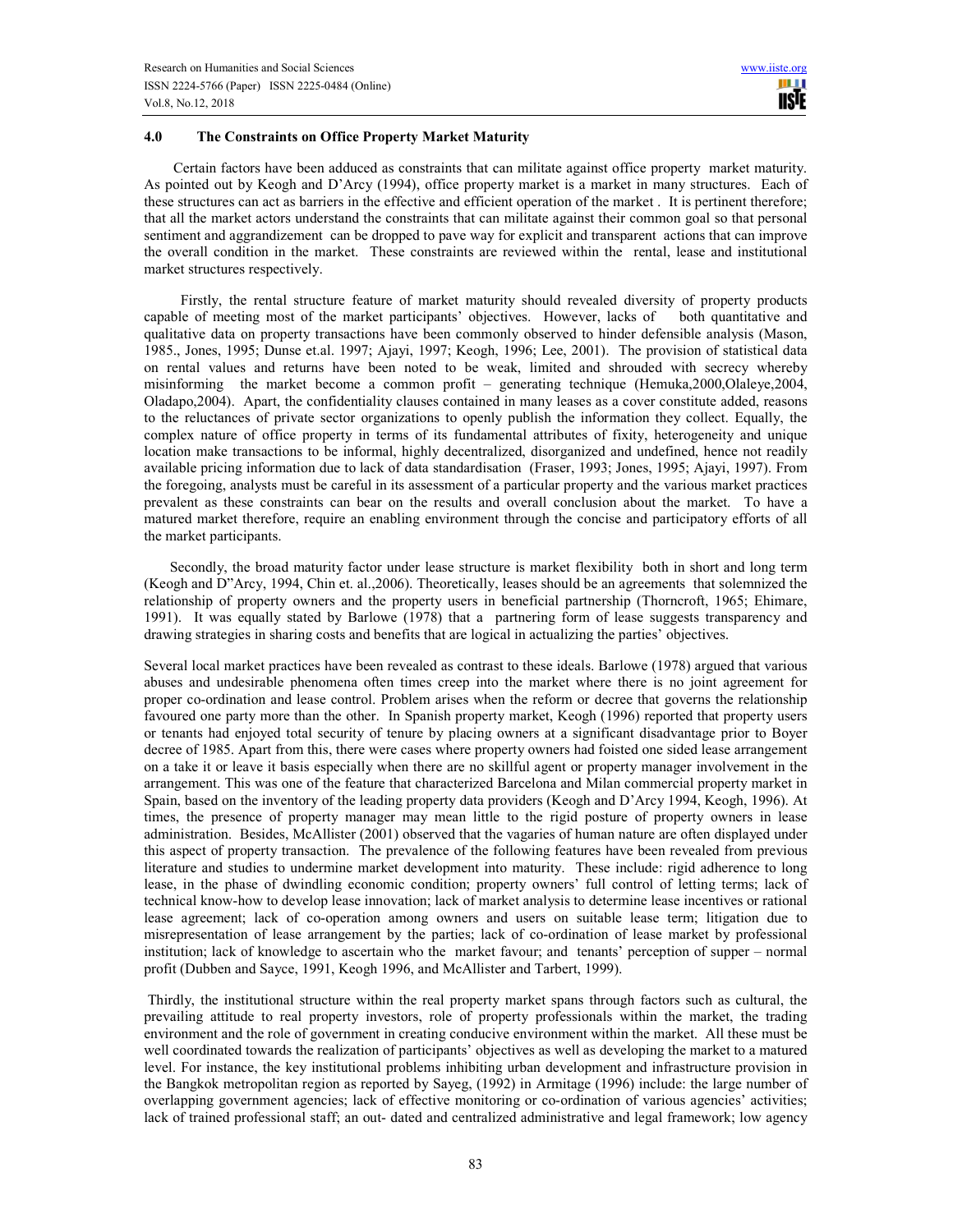staff morale due to preceding reasons; and limited, though improving, political will including taxation and financing options.

 Apart from the above, their cultural norms include; dominance of family-control in commercial property; questionable reliability of information; un-transparent business practices were observed to inhibit property market process as well. The above constraints reveal that the necessity of familiarizing with local business practices and the contribution from reliable and proactive local and foreign market participants will be minimal, and the market problems being prolonged. As pointed out by Armitage (1996), the processes that constrain the realization of market development and maturity are as great as the opportunities, hence the constraints need to be reduced or eliminated. Otherwise, the constraints will slow down or prevent much success, hence performance in the market.

## **5.0 Research Methods**

The target population are the Estate Surveyors and Valuers practicing within the ten of the metropolitan areas in Lagos State. Nigeria. The ten areas include; Ikeja, Surulere, Mainland, Island, Eti-Osa, Apapa, Amuwo/Odofin, Agege, Mushin, and Oshodi/Isolo Local Government Areas respectively. Their selections were based on contiguity and prominence in office property development as compared to other areas in Lagos State. A purposive sampling technique was employed with the total number of 276 Estate Surveyors and Valuers registered and practicing as contained in the directory of their professional institution to form the study sample size.

An office property was equally selected from the management files of each of the property managers sampled. This was done in order to ensure uniformity and avoid possibility of not having equal number of office property. Subsequently, close ended form of questionnaire was employed to elicit information about the constraints factors to market maturity on a 5-point likert scale from the Estate Surveyors and Valuers. The Kendall co-efficient of concordance (W) at 5% level of significance was then used to test the hypothesis:

Ho: Certain factors have not significantly constrained office rental market maturity.

The degree of agreement of the factors that constraint office property market maturity among the property managers' ratings was also shown using the equations

 Kothari (2007) stated the procedure for computing and interpreting Kendall's coefficient of concordance (W) as follows:

- a. All the objects, N should be ranked by all K judges in the usual fashion and this information are put in the form of K N matrix;
- b. The sum of ranks Rj assigned by all the K judges is determined for each object.
- c. Rj is then determine to obtain the value of S as under  $S = (Rj Rj)^2$  ... ... (1)

Work out the value of W using the following formula:

 $W =$ 

$$
W = \frac{S}{\frac{1}{12}K^2(N^3 - N)}
$$
 (2)

 $K =$  the number of judges: that is, number of respondents;  $N =$  number of objects ranked

$$
\frac{1 K^2}{12} (N^3 - N) \tag{3}
$$

= maximum possible sum of the squared deviations, or the sum S which would occur with perfect agreement among K rankings.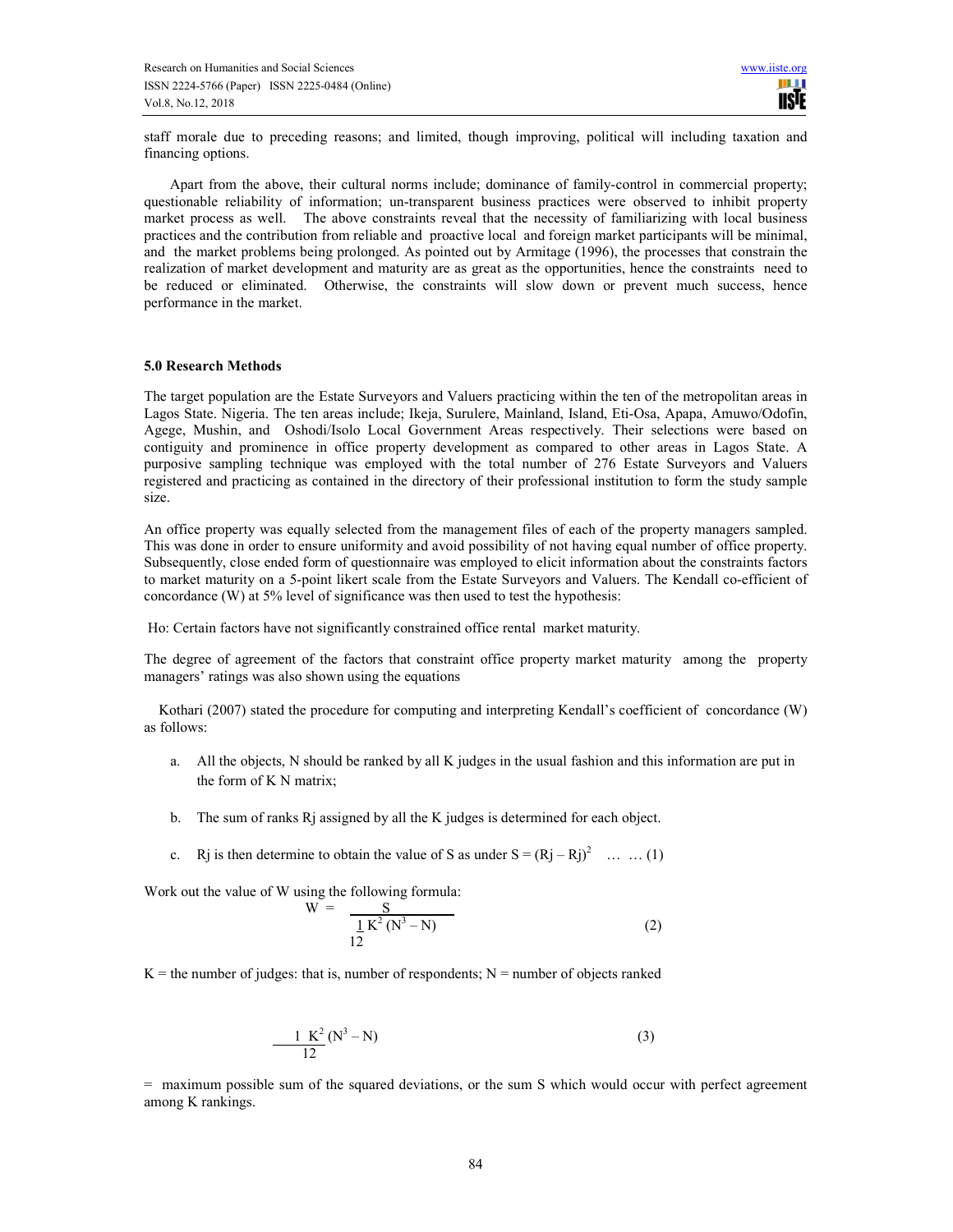

These constraints factors are defined and specified as follows:

# **Table 1: Definition of Constraints Factors (Variables Ranked) in Market Maturity**

| <b>S/N VARIABLES</b> |                 | <b>SPECIFICATION OF VARIABLES</b>                                |
|----------------------|-----------------|------------------------------------------------------------------|
| <b>DOMINANT</b>      |                 | Dominance of Individual & Family Control Commercial Office       |
| 2.                   | <b>SHROUDED</b> | Shrouded Negotiation Process between Participants                |
| 3.                   | <b>CONSERVE</b> | Conservative Attitude of Property Managers to Data               |
| 4.                   | <b>CONFIDE</b>  | Confidential Clause in most Lease Agreement                      |
| 5.                   | <b>STANDARD</b> | Lack of Standardization of Rental Information & Market Practices |
| 6.                   | <b>CORRUPT</b>  | High Corruption Level among Property Managers                    |
| 7.                   | <b>OUACKS</b>   | Nefarious Activities of Quack and Quasi-Professionals            |

#### **6.0 Discussion of Results**

#### **6.1 Background Information about the Respondent**

In order to determine the source and quality of data needed for this study the respondent knowledge about the theme of the research become important. The result according to table 2 showed that over 70 percent of the respondents held managerial position in the management of their firms. This was plausible to the quality and reliability of data collected for this analysis.

| <b>Background</b>            | Frequency | Percent | Mean/Mode |
|------------------------------|-----------|---------|-----------|
| <b>Status</b>                |           |         |           |
| Principal Partners           | 18        | 8.18    | 44/81     |
| <b>Branch Managers</b>       | 60        | 27.27   |           |
| Head of Department           | 81        | 36.82   |           |
| Estate Surveyors/Valuers     | 49        | 22.27   |           |
| Others                       | 12        | 5.46    |           |
| <b>TOTAL:</b>                | 220       | 100.00  |           |
| <b>Year of Establishment</b> |           |         |           |
| Between 1 and 5              | 36        | 16.37   | 44/       |
| Between 6 and 10             | 48        | 21.82   | 16 and 20 |
| Between 11 and 15            | 30        | 13.63   |           |
| Between 16 and 20            | 64        | 29.09   |           |
| Between 21 above             | 42        | 19.09   |           |
| <b>TOTAL</b>                 | 220       | 100.00  |           |

### **Table 2. Background Information about the Respondents**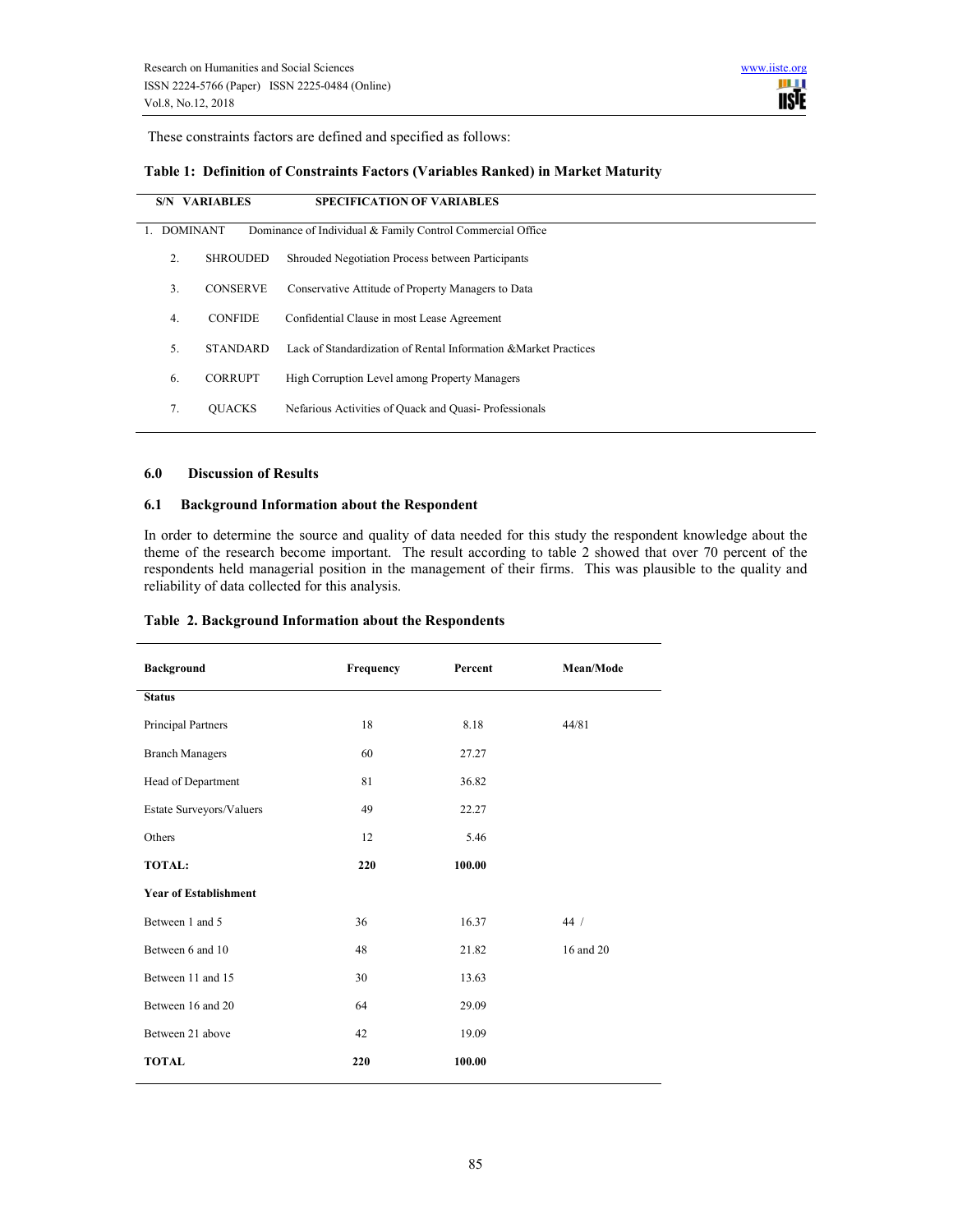Equally, the years of establishment and practicing of the respondents' firms shows that more than 60 percent of the management firm had been in property management and market transactions for more than a decade. The modal class was between 16 and 20 years represents two decades. This showed that substantives data could be collected from the respondents as most of them were quite familiar with property market activities for many years.

|               | Frequency | Percent | Mean/Mode |
|---------------|-----------|---------|-----------|
| Most Frequent | 82        | 37.27   | /82<br>55 |
| More Frequent | 78        | 35.46   |           |
| Frequent      | 36        | 16.36   |           |
| Infrequent    | 24        | 10.91   |           |
| <b>Total</b>  | 220       | 100.00  |           |

# **Table 3: Regularity of Receiving Brief for Office Property Management**

The result of table 3 showed the regularity of receiving instructions by the respondents' firms to manage office property on behalf of their clients. It was evident that more than 150 out of the 220 respondents with over 70 percent response had frequent instructions to manage office property. These implied that there were enough office property market transactions to realize the objectives of the study.

| Frequency | <b>Percent</b> | Mean/Mode |  |
|-----------|----------------|-----------|--|
| 138       | 62.73          | 44/138    |  |
| 36        | 16.36          |           |  |
| 16        | 7.27           |           |  |
| 18        | 8.18           |           |  |
| 12        | 5.46           |           |  |
|           |                |           |  |

## **Table 4. Means of Receiving the Brief**

The result of table 5 showed that there were different means of receiving the briefs to manage office property in the study areas. Over 60 percent of the respondents revealed that individual and family mostly instructed them to manage office property. Corporate companies, partnership and professional institution only constituted less than 40 percent of the instruction to manage office property. This position could essentially explain diverse attitudinal patterns of the participants in the office rental market.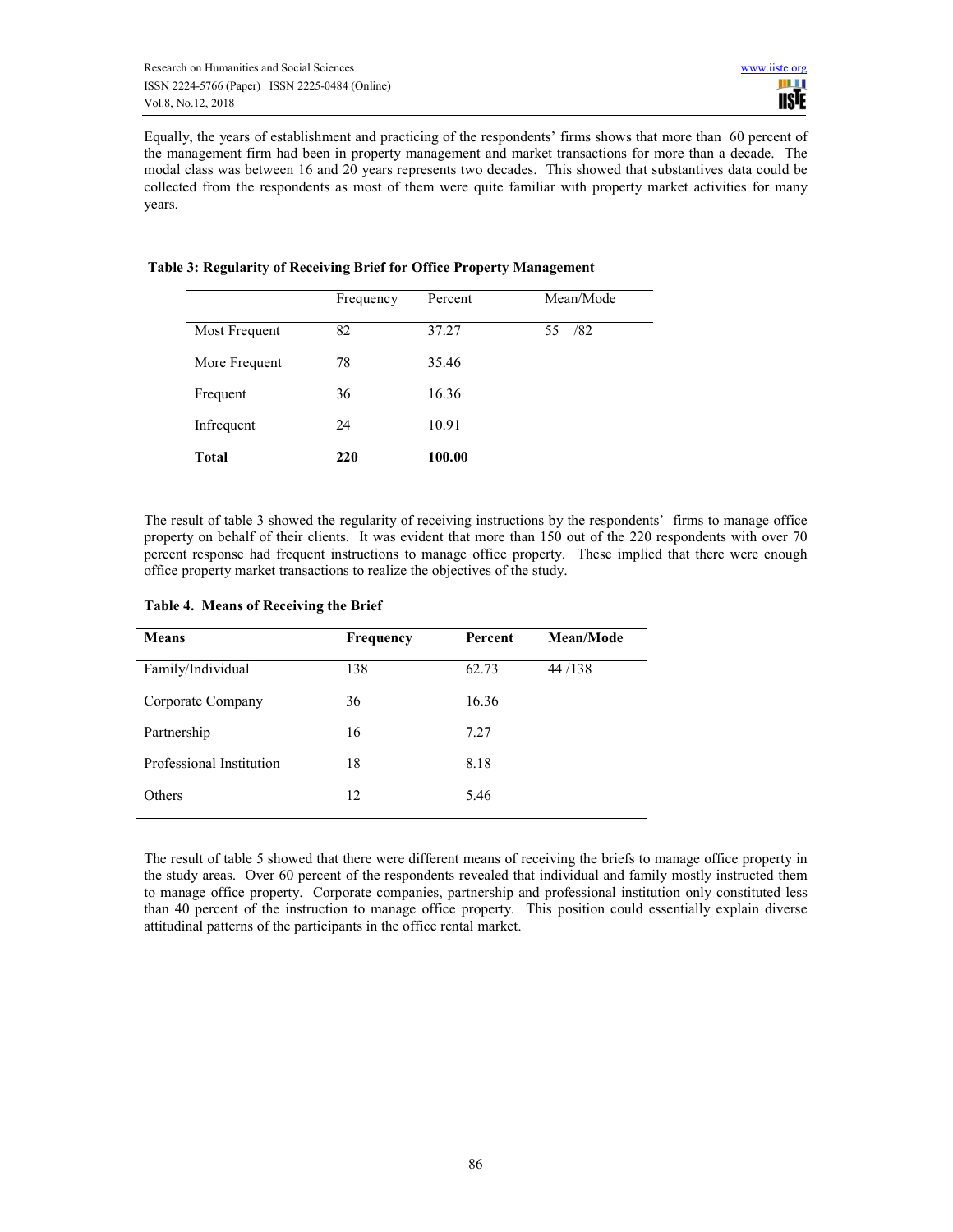## **6.2 Determination of Market Maturity Constraints' Factors**

#### **Table 5: Constraints Factors in Office Rental Market Maturity**

|                                                                          | <b>SA</b> | A   | U        | D   | <b>SD</b> | M    | RII  |
|--------------------------------------------------------------------------|-----------|-----|----------|-----|-----------|------|------|
|                                                                          | (5)       | (4) | (3)      | (2) | (1)       |      |      |
| Dominance of Individual & Family Control Commercial Office<br>Properties | 360       | 240 | 9        | 16  | 5         | 4.26 | 0.85 |
| <b>Shrouded Negotiation Process between Participants</b>                 | 25        |     |          |     |           |      |      |
| Conservative Altitude of Property Managers to Data                       |           | 60  | 6        | 142 | 55        | 1.95 | 0.39 |
|                                                                          |           | 320 | 9        | 30  | 5         | 3.98 | 0.80 |
| Confidential Clause in most Lease Agreement                              |           |     |          |     |           |      |      |
| Lack of Standardization of Rental Information & Market Practices         | 140       | 144 | 30       | 100 | 24        | 2.96 | 0.59 |
|                                                                          |           | 296 | 12       | 18  | 6         | 4.10 | 0.82 |
| High Corruption Level among Property Managers                            |           |     |          |     |           |      |      |
|                                                                          | 50        | 80  | 24       | 120 | 50        | 2.19 | 0.44 |
| Nefarious Activities of Quack & Quasi-Professionals                      | 270       | 300 | $\theta$ | 20  | 9         | 4.05 | 0.81 |

SA – Strongly Agree, A – Agree, U – Uncertain, D – Disagree, SD – Strongly Disagree, RII – Relative Importance Index

In table 6 the highest relative weighted mean of 4.26 and highest relative importance index of 0.85 was dominance of individual and family controlled commercial office property. The respondents had really rated this factor as most important factor that has inhibited the office rental market maturity within the metropolitan areas of the Lagos State. The result was consistent with a similar findings in Armitage (1996) on constraints of most Asian cities' property market maturity. This was strictly followed by lack of standardization of rental information and market practices (M=4.10 & RII = 0.82), which Ajayi (1997) pointed out as one of the bane of property market analysis in Nigeria. Other constraints were nefarious activities of quacks and quasi-professional  $(RII = 0.81)$  and conservative attitude of property managers to data  $(RII=0.80)$  respectively. Earlier studies have found these two constraints as great factors that have really impinged on property market maturity (Dubben and Sayce, 1991, Keogh 1996, McAllister and Tarbert, 1999, and McAllister, 2001).

 The least constraint factor was shrouded negotiation process in both rent and lease determination among participants. The level of corruption among property managers was not all that important constraints in market maturity actually suggest that most property managers uphold the ethics and code of conduct of the professional institution.

#### **6.3 Analysis on the Test of Hypothesis**

The null hypothesis of certain factors have not significantly constrained office property market maturity in Lagos Metropolis was tested using Kendall Co-efficient of Concordance (W):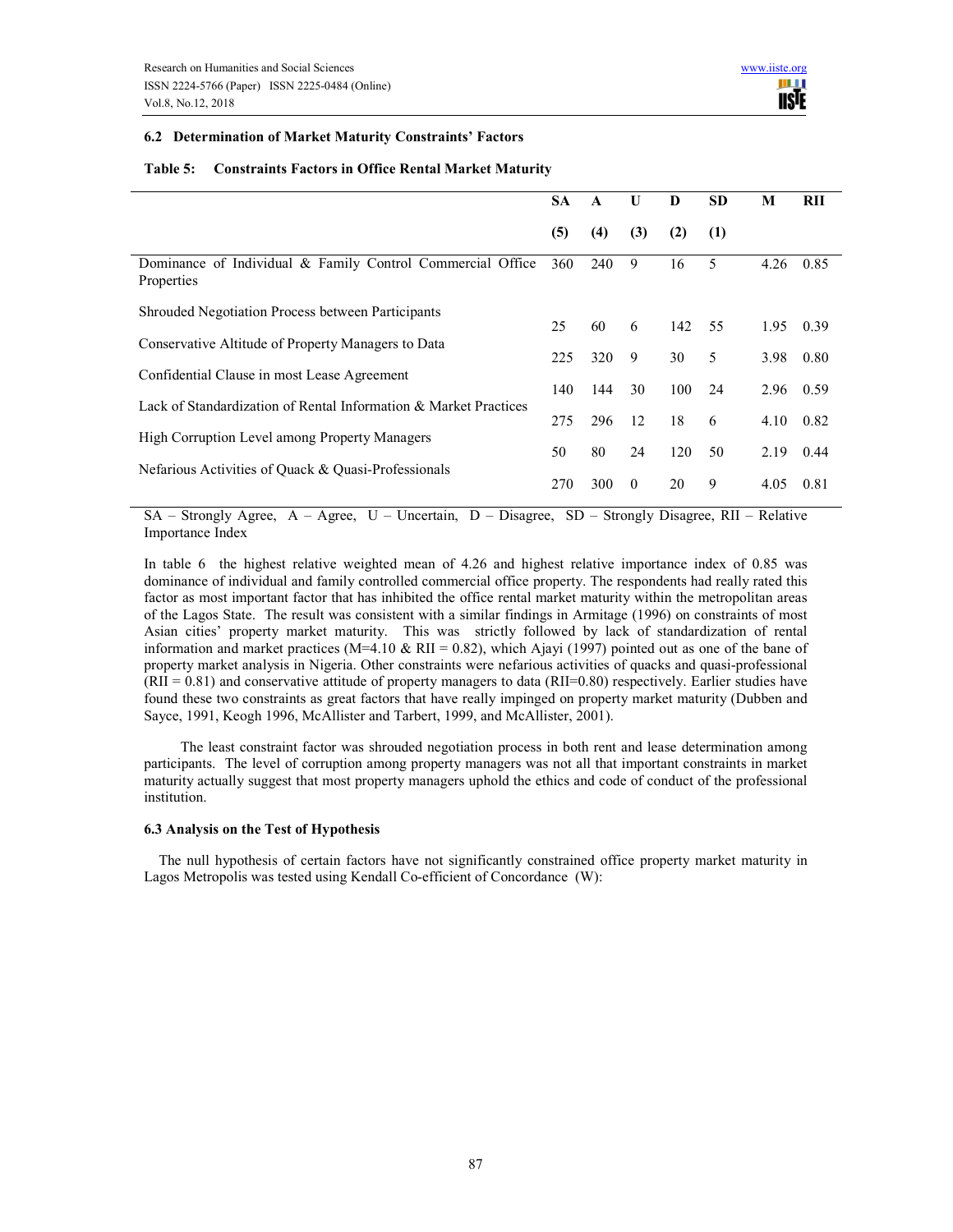| <b>RANKS-R</b>          | <b>DOMINANT</b> | <b>SHROUDED</b> | <b>CONSERV</b> | <b>CONFIDE</b> | STANDARD | <b>CORRUPT</b> | <b>OUACKS</b> |
|-------------------------|-----------------|-----------------|----------------|----------------|----------|----------------|---------------|
| $-5$<br>S. AGREE        | 50              | 0.5             | 35             | 20             | 30       | 0 <sub>5</sub> | 35            |
| AGREE<br>$-4$           | 28              | 08              | 48             | 20             | 40       | 16             | 36            |
| $UNCERTAIN - 3$         | $00\,$          | 00              | 0 <sub>0</sub> | 06             | 03       | 03             | $00\,$        |
| S. DISAGREE - 2         | 04              | 20              | 02             | 12             | 04       | 16             | 04            |
| <b>DISAGREE</b><br>$-1$ | 10              | 07              | 0 <sub>0</sub> | 03             | 01       | 06             | 02            |
| Sum of $R(Rj)$          | 83              | 40              | 85             | 61             | 78       | 46             | 77            |

**IISIE** 

The table of critical values of S at 5% level of significance for  $N = 7$  and  $K = 20$  gives 1158.7 while the calculated S is 2007. Since the calculated S (2007) is greater than the S(1158.7) from the statistical table, the hypothesis is rejected hence, certain factors actually inhibit the office rental market maturity.

That is, the W figure of 0.1792 is significant indicating there is appreciable agreement in scoring among the respondents.

## **6.4 Summary of Findings**

Certain inhibiting factors to the general maturity of office rental market were shown in Tables 5 and 6. (a) The study established that some of the factors actually hinder the office rental

market maturity based on Table 6

(b) The most rated constraints factors are dominance of individual and family controlled commercial office property, lack of standardization of rental information and market practices, nefarious activities of quacks and quasi-professionals in the market; and conservative attitude of property managers to market data.

(c)The least constraints factors are confidential clause in most lease agreement, high corruption level among property managers and shrouded negotiation process.

## **7.0. Recommendations**

The study made the following recommendations towards improving the present status of office property market in the metropolitan areas of Lagos State:

1. Since ownership status in the market is mostly dominated by individual and families, measures for reorientating the property owners must be put in place by professional institutions so that the market does not lagged behind remarkably among other international property market

2. In office property market, participants (owners and users) must be well informed about the risk of undermining the current global discussions and development within their investment market. The attitudes to and perceptions of local investors in office markets must be positive and encouraging towards embracing market maturity features.

3. The national institution and registration board for the practicing property managers in Nigeria must empower and strengthen their members to take a decisive step to changing the present status of the market by sensitizing property owners to change their disposition towards modernizing the market.

 4. The Institution and the Board must embark on a pragmatic approach towards the standardization of all property market information such as; rents, property rights, property quality with location in prime, secondary and tertiary areas well defined within the major cities in Nigeria.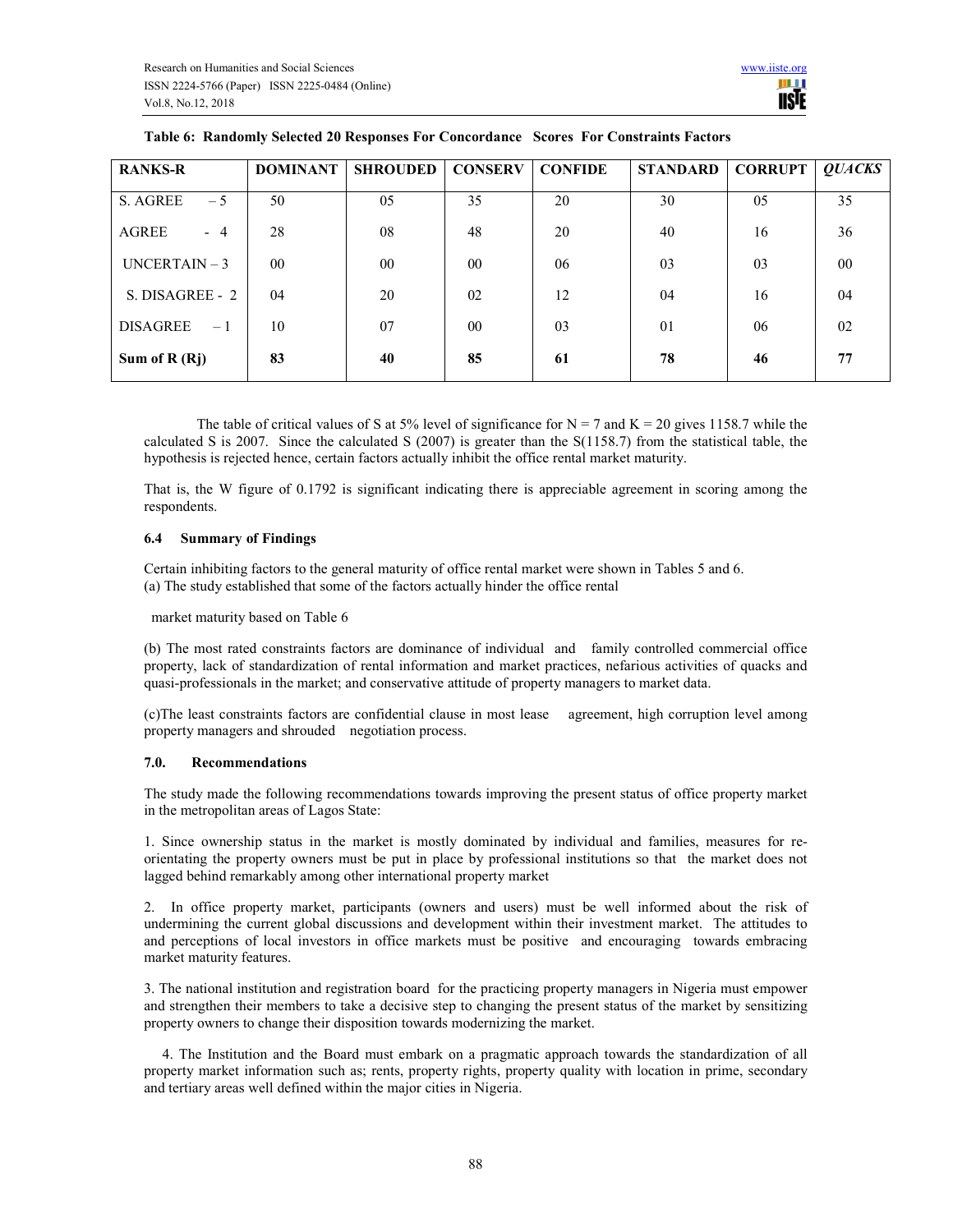5. Quackery must be dealt with by the Board through the incorporation of those involve into the Board' direct supervision and control.

#### **8.0. Conclusion**

Studies have established that among others, matured property market should be able to accommodate complex requirements for use and investment activities, offer extensive information flows and research activities, offer market openness in spatial, functional and sectoral terms and presents an extensive property profession with all associated networks (Keogh, 1996). In this study, certain factors have been tested to have constrained the office rental market maturity in the metropolitan cities of Lagos State, Nigeria; typical of a developing country. To redress these in order to have a virile and mature property market required a persuasive and voluntary will from all the market participants so that the office property market can compete favourably with its counterparts across the globe.

#### **References**

Ajayi, C.A. (1998). Property Investment Valuation and Analysis. De-Ayo Publication, Ibadan.

Alonso, W. (1964). Location and Land Uses: Towards a General Theory of Land Rent. Harvard University Press, Cambridge, Massachusetts.

Aluko, B.T. (2004). Market Data for Better Valuation/Pricing: The Holy Grail of the Valuation Profession. Estate Surveyor and Valuer, 27 (1), 54-62.

Armitage, l. (1996). Constraints to the Operation of Commercial Property Market in South- East Asia. Paper Presented in RICS Cutting Edge Conference Bristol.

Armitage, L. and G. Keogh (1996). The Bangkok Property Market: An Application of the Mature Market paradigm to an Emergent Market in the Asian Region, Aberdeen Papers in Land Economy University of Aberdeen.

Asaju, A.S. and Olawumi (2002). Globalization, Urban Property Market and the Search for Sustainable City Development. Real Estate Digest, 2, 12-16.

Aspromourgos, T.(1986). On the Origin of the term 'Neoclassical'. Cambridge Journal of Economics, 10, 265-270.

Ball, M. (1996). London and Property Markets: A long-Term View. Urban Studies, 33, 859-877.

Ball, M and R. Kirwan (1977). Accessibility and Supply Constraints in the Urban Housing Market. Urban Studies, 14, 11-32

Barlowe, R. (1978). Land Resource Economics. Third Edition Prentice-Hall Inc. Englewood Cliffs, New Jersey.

Chin, W., P. Dent and C. Roberts (2006). An Exploratory Analysis of Barriers to Investment and Market Maturity in South East Asian Cities, Journal of Real Estate Portfolio Management, 12(1), 49-57.

Coase, R.H., (1984). The New Institutional Economics. Journal of Institutional and Theoretical Economics, 140, 229-231.

D'Arcy, E. and G. Keogh (1997a). Towards a Property Market Paradigm of Urban Change, Environment and Planning, 29, 685-706.

D'Arcy, E. and G. Keogh, (1999). The Property Markets and Urban Competitiveness: A Review. Urban Studies, 36, 917-928.

D'Arcy. E. (2007). Market, Market Structures and Market Change: Expanding the Real Estate Research Paradigm. Pacific Rim Property Research Journal, 12(4), 446-464.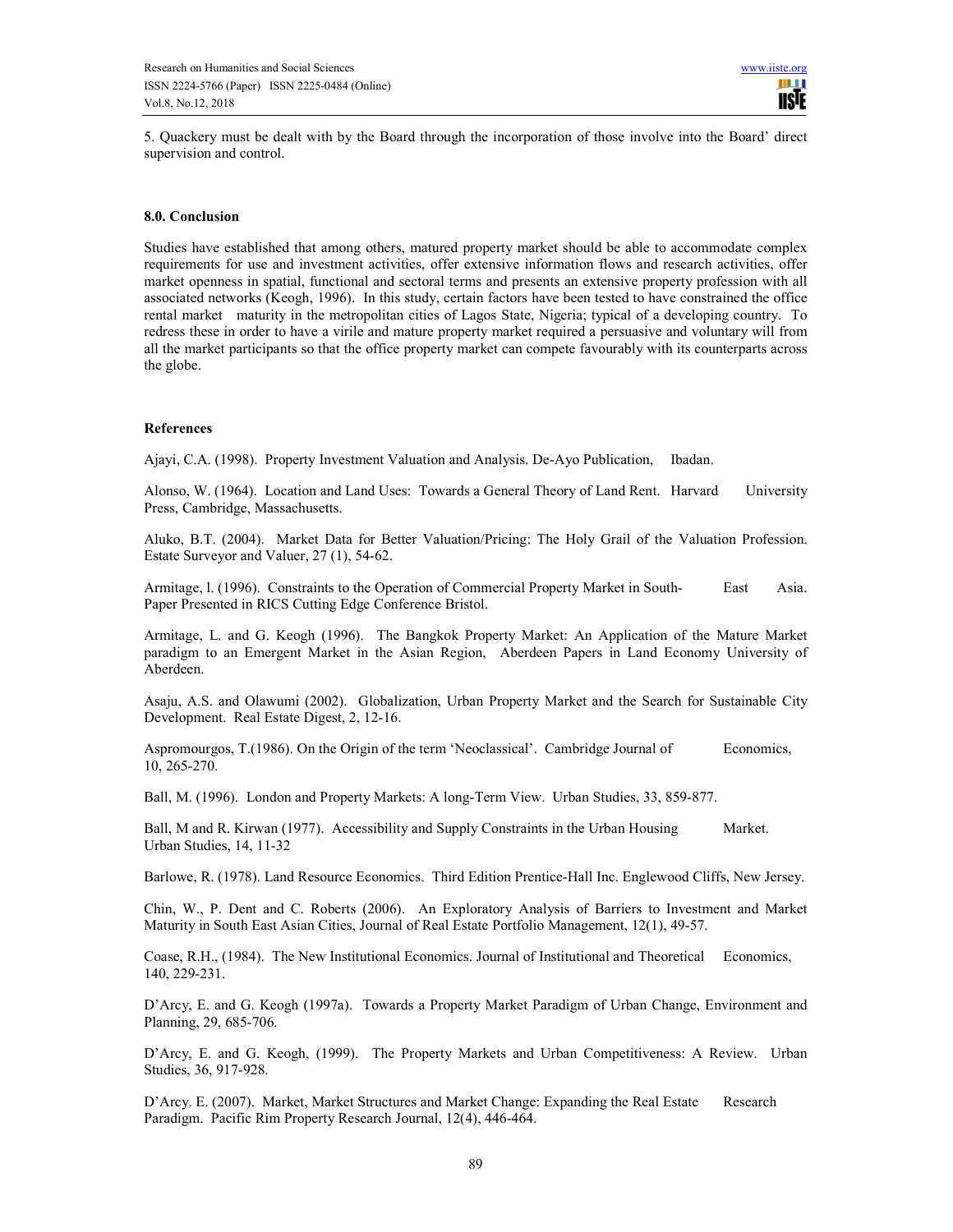

Dickinson, D. (1996). Paper Presented to the Pan Pacific Conference, Australian Institute of Valuers and Land Economists, Sydney.

Downs, A. (1993). Real Estate and Long Wave Cycles. National Real Estate Investor, 5.

Dubben, N. and S. Sayce (1991). Property Portfolio Management: An Introduction Routledge, London.

Dunse, N.A. and C.A. Jones (1997). The Identification of Office Submarkets in Cities. Paper Presented at the RICS Cutting Edge Conference, Dublin.

Eggertsson, T. (1990). Economic Behaviour and Institutions. Cambridge: Cambridge

University Press.

Ehimare, M.A.Y. (1990). The Legal Framework of Landlord-Tenant Relationship in Nigeria. The Estate Surveyor, 34-36

Evans, D.L. (1974). The Law of Landlord and Tenant, London, Butterworth, 12-39

Evans. A.W. (1995). The Property Markets: Ninety Percent Efficient ? Urban Studies, 32, 5-29.

Fraser, W.D. (1993). Principles of Property Investment and Pricing. Second Edition, Macmillan, London.

Harris, C.D. and E.L. Ullman, (1945). The Nature of Cities. Annals of the American

Academy of Political and Social Science, 242, 7-17.

Hemuka, N.N. (1999). Breaking New Grounds in the Real Estate Profession in Nigeria. Leading Paper Presented at the 10<sup>th</sup> Anniversary of Department of Estate Management, Federal University of Technology, Akure.

Hodgson, G.M. (1994). 'The Return of Institutional Economics', in Smelser, N.J. and

Swedberg, R. The handbook of Economic Sociology, Princeton: Russell Sage Foundation, 58-76.

Jones, J. (1995). An Economic Basis for the Analysis and Prediction of Local 16-Office Property Markets. Journal of Property Valuation and Investment, 14(2), 30.

Jones Lang Wootton, (1992). The Spanish Property Market Report 1990-1991. Jones Lang Wootton, London.

Keogh, G. (1996). The Evolution of the Spanish Property Market. Journal of Property Valuation and Investment, 14(2), 62-77.

Keogh, G, and E. D'Arcy (1994). Market Maturity and Property Market Behaviour: A European Comparison of Mature and Emergent Markets. Journal of Property Research, 11, 215-235.

Lee, S. (2001). The Risk of Investing in Real Estate Markets of the Asian Region. Working Paper in the Department of Land Management and Development University of Reading, England.

Maclennan, D.,M. Munro and G. Wood (1987). Housing Choice and the Structure of Urban Housing Markets in Dunse, N. (2001). Testing for the Existence of Office Submarkets: A Comparison of Evidence from Two Cities. Urban Studies, 39(3), 483-506.

McAllister, P. (2001). Pricing Short Leases and Break Clauses Using Simultion Methodology, Journal of Property Investment and Finance, 19(4), 361-374.

McAllister, P. and H. Tarbert (1999). Bargaining/Utility and Rents: Analyzing of the Effect of Potential Lease Termination on Rent Negotiation Outcomes. Journal Property Investment and Valuation, 17(4), 353-364.

Mills, E. (1992). Office Rent Determinants in the Chicago Area, AREUEA Journal, 20, 273- 87.